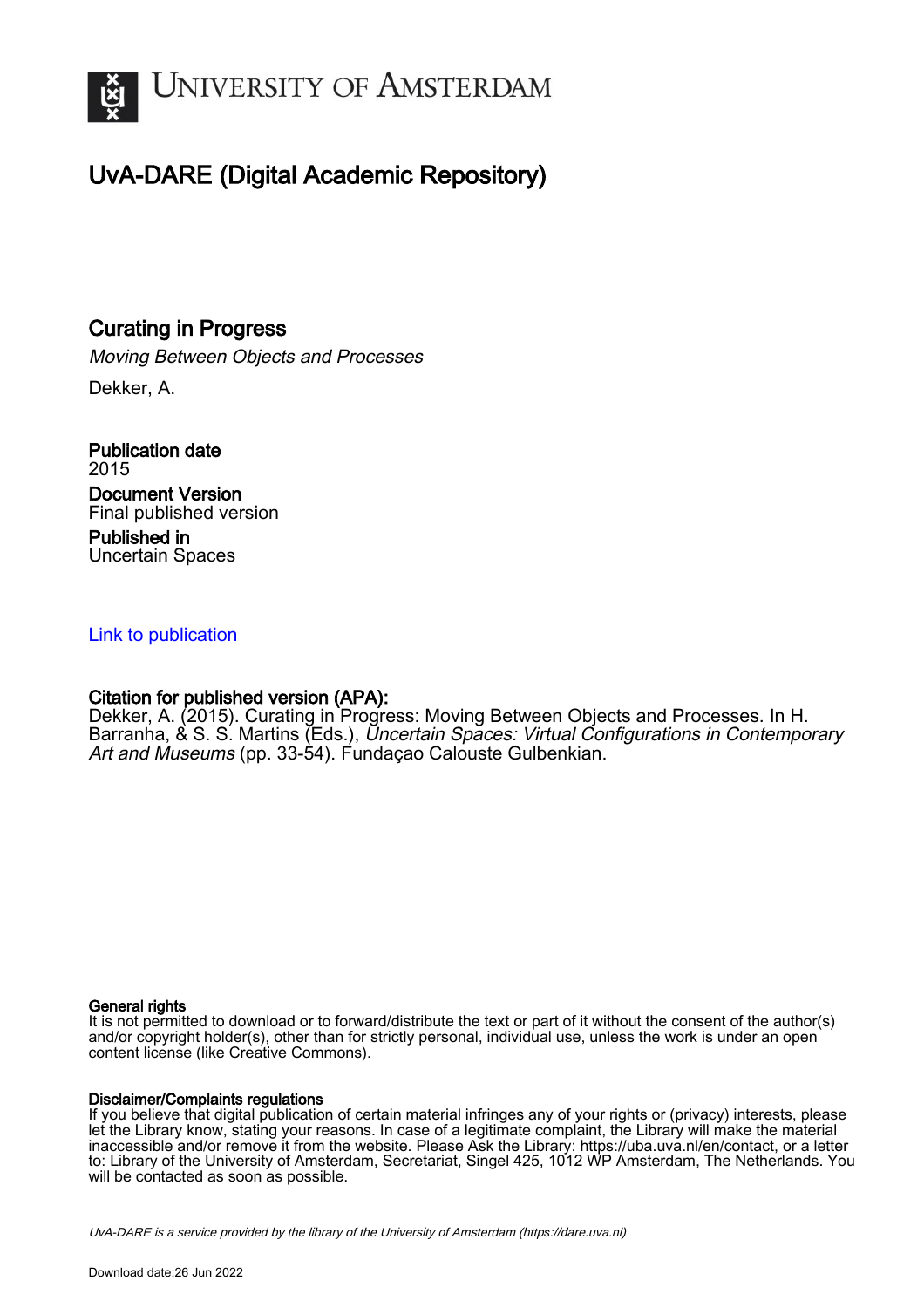# **CURATING IN PROGRESS. MOVING BETWEEN OBJECTS AND PROCESSES**

**Annet Dekker**

This essay focuses on the practical design and function of computational processes in contemporary art, examining how curators and art institutions are dealing with artworks that are intrinsically processual.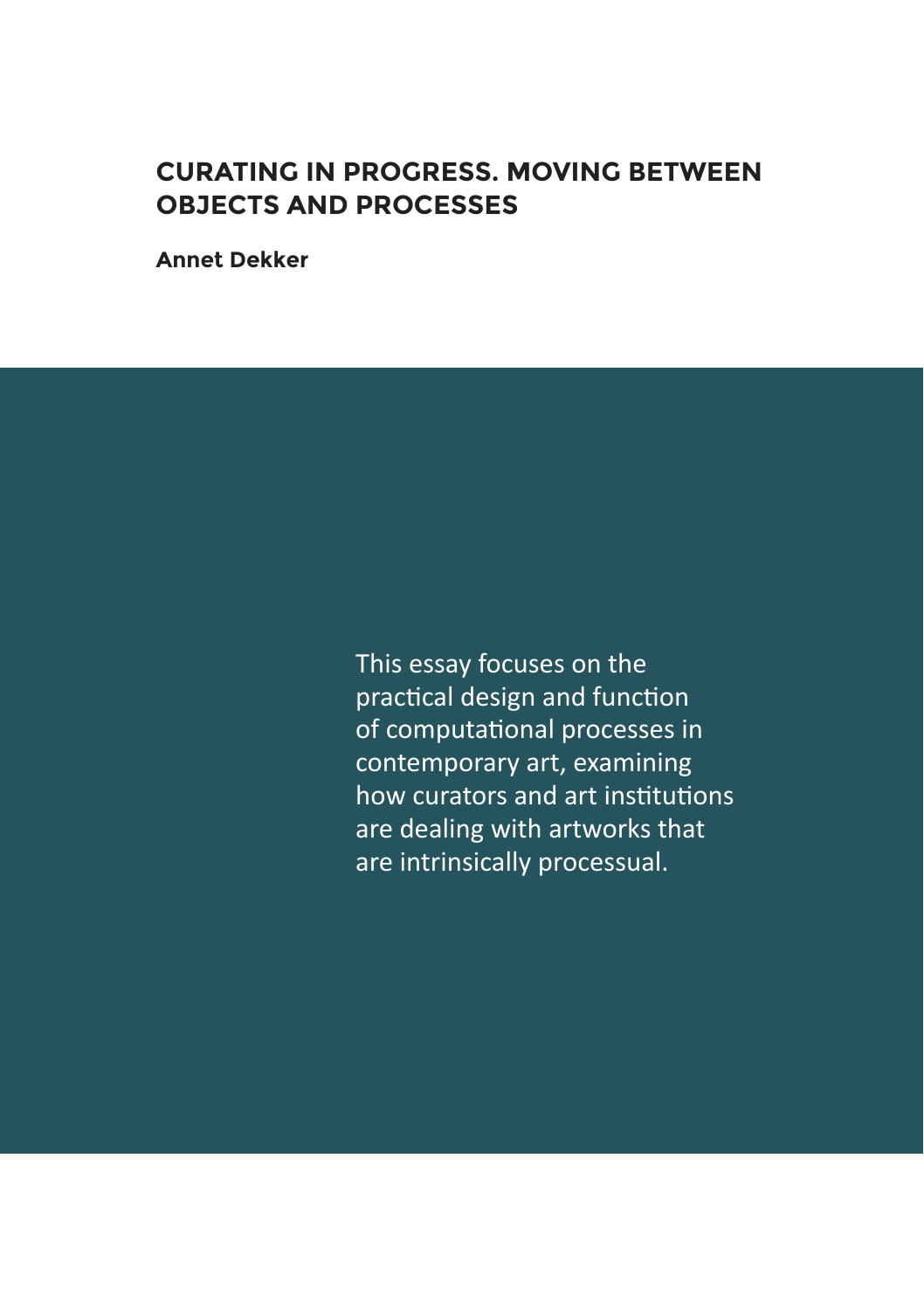The term 'process' is used to signify the creation or development process of a work, which may or may not lead to a specific outcome. In art history this is known as Process Art, a movement from the 1960s, when artists emphasised the 'process' of making art by stressing concepts of change and transience. In computing, a process occurs when a computer programme is being executed. It contains the program code and its current activity. The process happens in between an input and an output. Simply put, a process is a series of actions, changes, or functions that produce a result. Although there can be an end point, this is not always the case. Furthermore, processes are often unstable. During execution, noise can develop, causing errors, uncertainty and misunderstanding. Nor are processes independent: they address themselves and are connected to other elements and dynamics. As such, the nature and power of processes is graspable in relations.

My main focus here is on the practical design and function of computational processes in art. Therefore, I will examine the creation and development of contemporary art to investigate how computational processes are used and how such examples can influence social and cultural conduct. Examples range from integrating Facebook APIs in gaming, addressing commercial e-book publishing companies like Amazon.com, and using Web 2.0 commenting strategies. Whereas some of these artworks include computing processes, the examples are not restricted to the computational. Often these projects extend beyond the systems they examine and use. In particular, I will consider how curators and art institutions deal with artworks that are intrinsically processual, simultaneously questioning whether dealing with processes requires a different attitude and, if so, how the art world can adapt to the changing requirements of the mutable artworks that it presents and collects.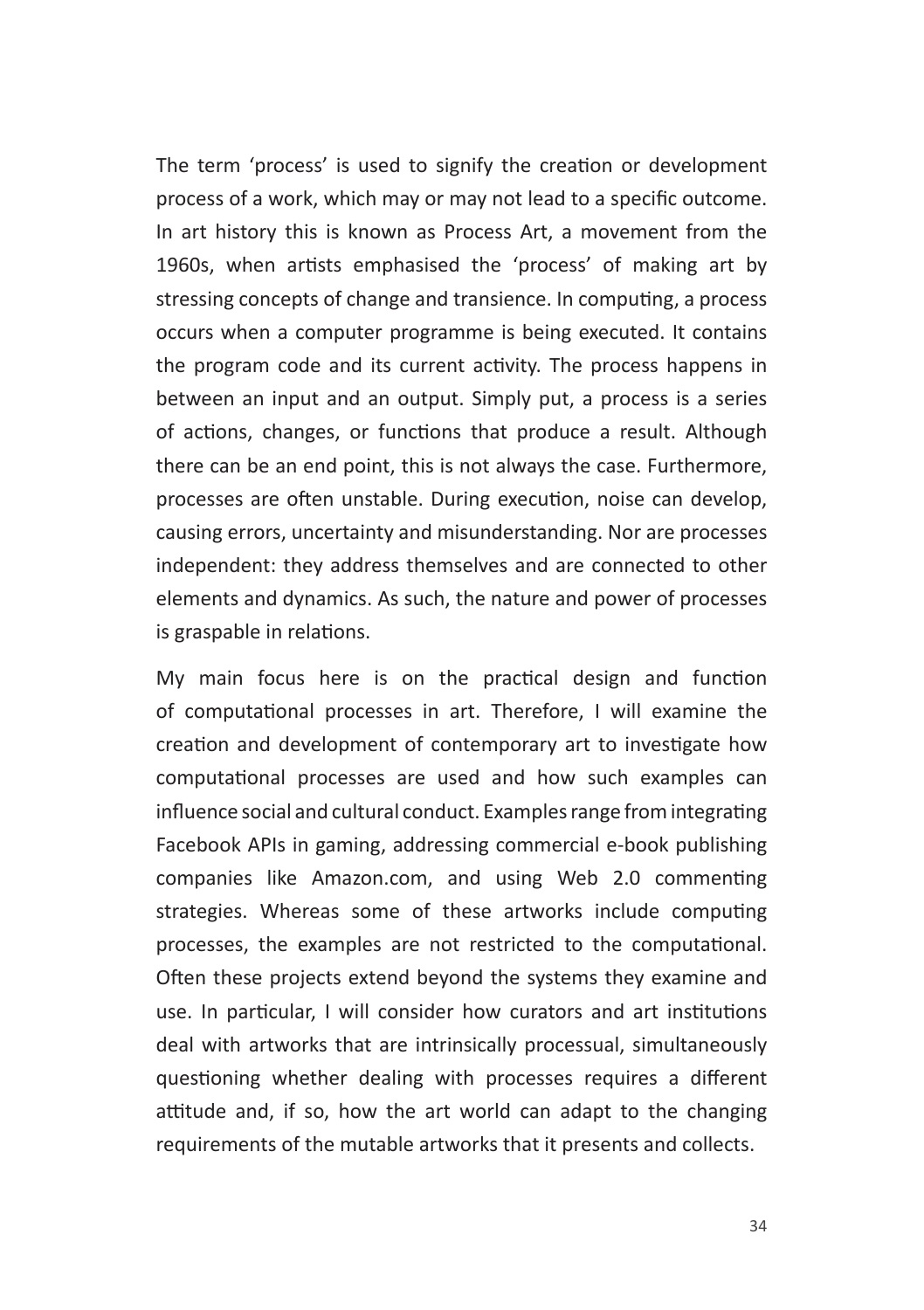#### **Continuous process rather than outcome**

Art processes are often continuous, and single objects or projects might emerge, but as I will argue throughout this essay, these individual expressions have little value by themselves and only function from and within the larger network. As such, processual relates to a study of processes rather than discrete events. For instance, in their project *Database Documentary* (2009-2011), YoHa (Matsuko Yokokoji and Graham Harwood) set out to investigate the workings of National Health Service (NHS) databases in the United Kingdom. To comprehend how databases change our conduct, they followed the process of modelling, creating, implementing, completing, ordering and using databases – particularly those used by health services. They traced the databases' processes by interviewing midwives, following database administrators and organising workshops. The outcomes revealed specific points of authority and agency, leading to new perspectives on empowerment. As such, the project demonstrated that database processes motivate all kinds of narratives and are connected to histories, economies and ideologies. In other words, while processes can be highly formal, they are also contingent. As such, they are expressive actants that function through systems, designs, and histories, which can simultaneously be influenced and executed through other processes and/or users.

*The Project Formerly Known as Kindle Forkbomb* (2011-2013) by Übermorgen is exemplary in this sense<sup>1</sup>. Übermorgen wrote scripts for bots to harvest comments to YouTube videos, which were then compiled in 'narratives' and uploaded in vast quantities as e-books in Amazon's Kindle shop<sup>2</sup>. In this project, the entire book publishing procedure is the story: from coding and platforms, to writing and distributing texts. The stories are outcomes of relations between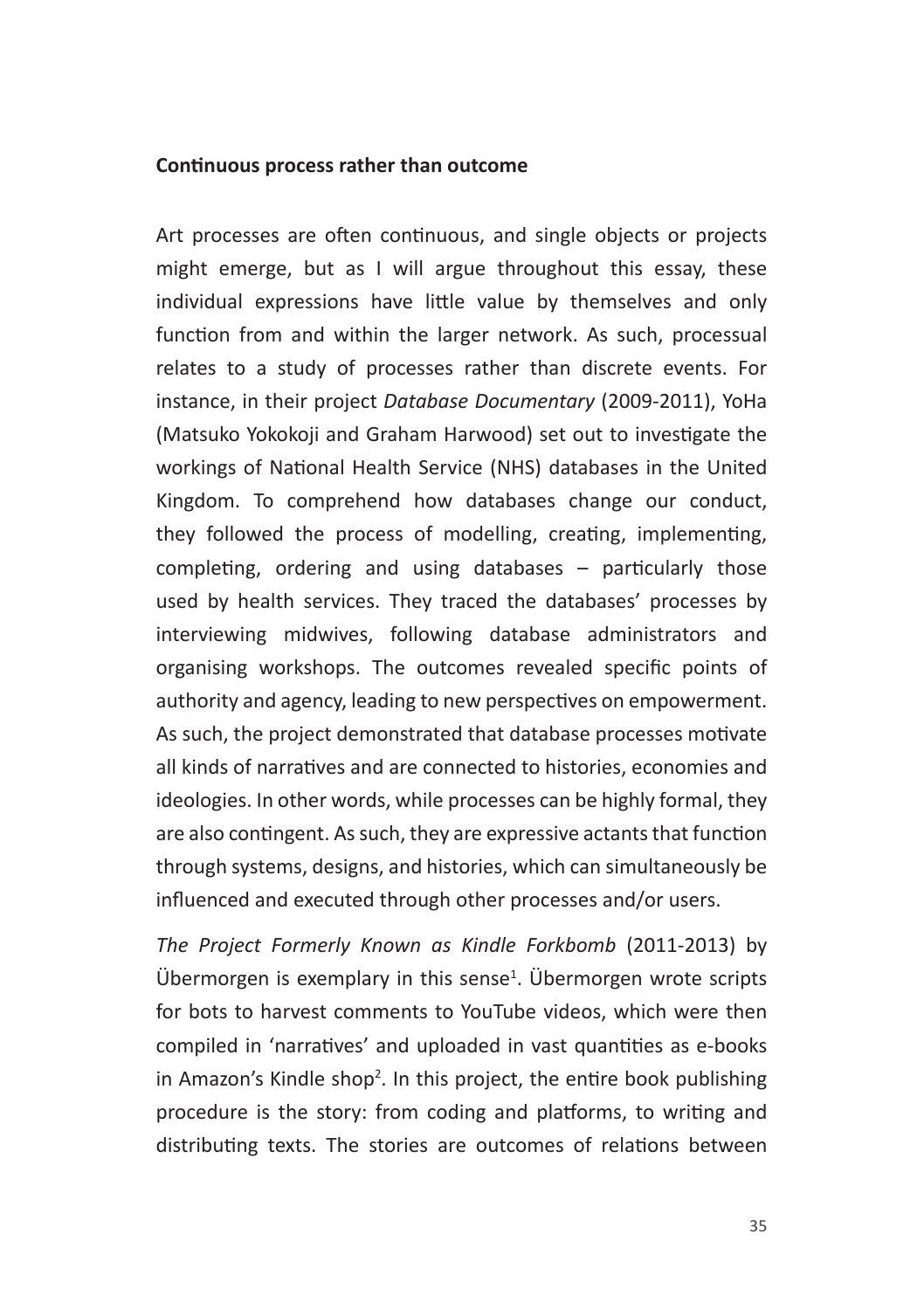texts and the different context that they are part of; thus, narratives are both human and machinic. The project both illustrates *and* produces reality. Übermorgen makes poetic use of the trappings of systems that produce new literature, while critically exploring the changing process in and infrastructure of the writing, production and distribution of books. Or, as Übermorgen say, a "new breed – humans and algorithms alike – writes within the cloud as the crowd and publishes in the cloud to the crowd"3 .

These examples imply that what is most important is the process and not necessarily the outcome. Übermorgen's books will likely never be read. YoHa's dialogues with midwives, administrators and participants in the workshops were more important than a final outcome, as these exposed the effects and pitfalls of database structures and systems. A process can be endless, continually moving from one stage to another. Although a process is often made visible through an outcome, or by the actions of users, these are merely (re-) presentations of a temporary state.

#### **Process of making and setting in motion**

As mentioned before, the processual is not exclusive to technology. Earlier experiments can be seen in process art, some examples of Land Art, Fluxus, Conceptual Art, and Mail Art, but technologies have made it easier to accommodate processes<sup>4</sup>. Technologies have made whole new spectra of processes possible. Some of these examples have been taken into art history, but most projects that deal with processes do not fit comfortably into art-historical contexts. To an extent this is because they are part of an assemblage of works that can be difficult to read outside their environments. Or, because of the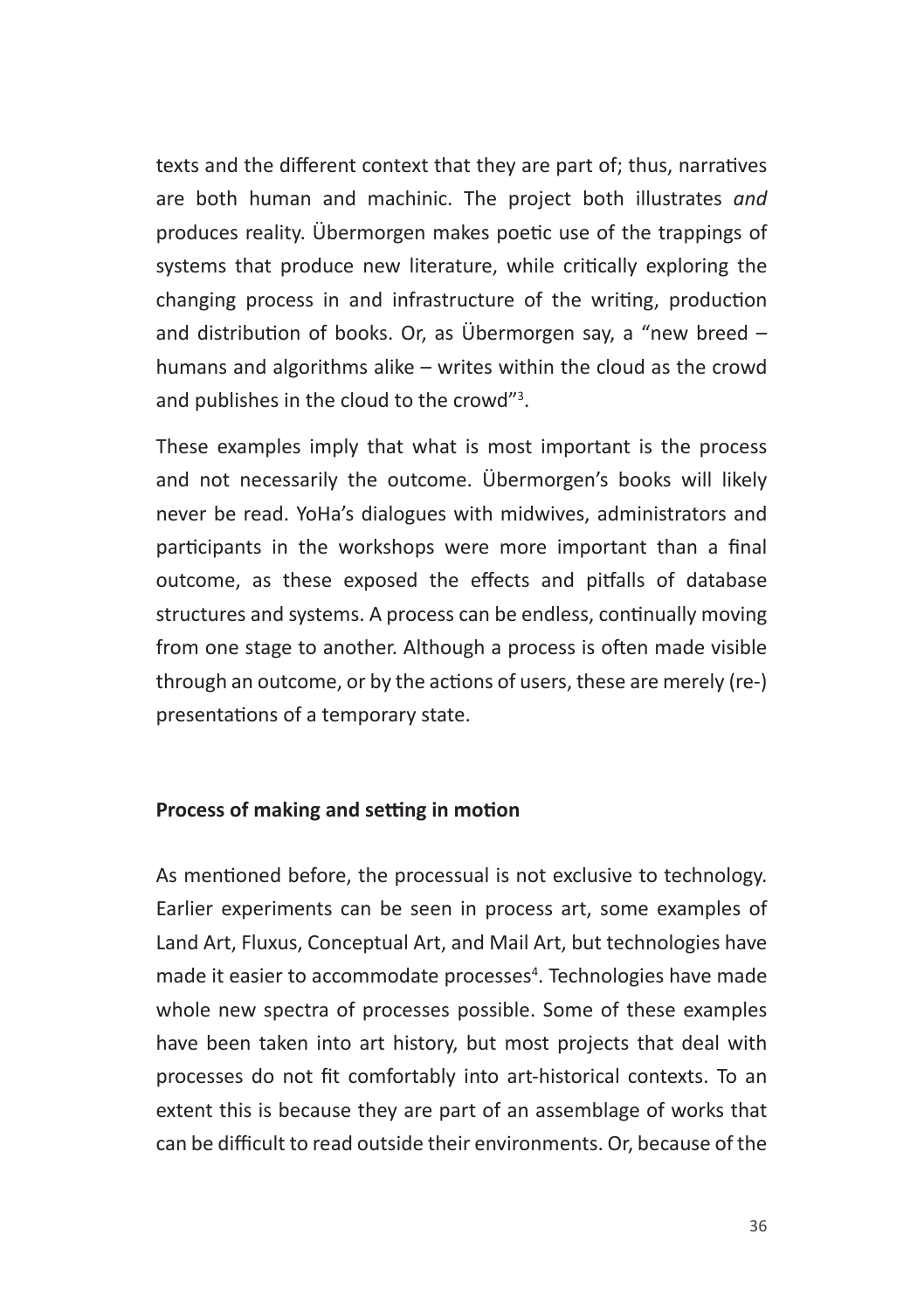inclusion of brightly coloured stuffed animals, stickers, magazines, animated GIFs or corporate logos, they are considered to be closer to Pop and mass culture with little 'art aesthetic sophistication'. Another challenge is that a process can continue; it can sometimes evolve into new directions. It is difficult to predict where some processes will end, as others could continue taking specific parts in different directions. The significance lies in the process of the making, instead of what is made, or even by whom. This is not to say that these factors are unimportant, but that meaning, authorship and authenticity extend to a larger context. This method is clearly visible with a new generation of artworks that were made in the late 2000s. To clarify what I mean, I will describe three examples that represent specific characteristics of this kind of processuality, which I distinguish as: using social interactions, distribution and re-use, and recombination and mutation.

Processuality as social interaction is well exemplified by Constant Dullaart's work *YouTube as a Sculpture* (2009). The work is based on his previous work *YouTube as a Subject* (2008), a series of animated videos with the YouTube play button as its subject. Positioned against the black background of a loading YouTube video, the play button icon starts trembling as if suddenly in an earthquake, bouncing from side to side, changing colours, strobing like a mini disco lightshow, and falling down off the screen. Lastly, the icon slowly blurs. Within the spirit of comment culture and its practice of versioning (meaning a change or translation from one thing to another through social interactions) that was prominent with 'surf clubs', Ben Coonley was one of the first to respond with a series of videos that featured the dots that signal loading time as his subject. In 2009, I co-curated the exhibition *Versions* at the Netherlands Media Art Institute in Amsterdam and we asked Constant to translate his work to the physical space<sup>5</sup>. He decided to version the online discussion by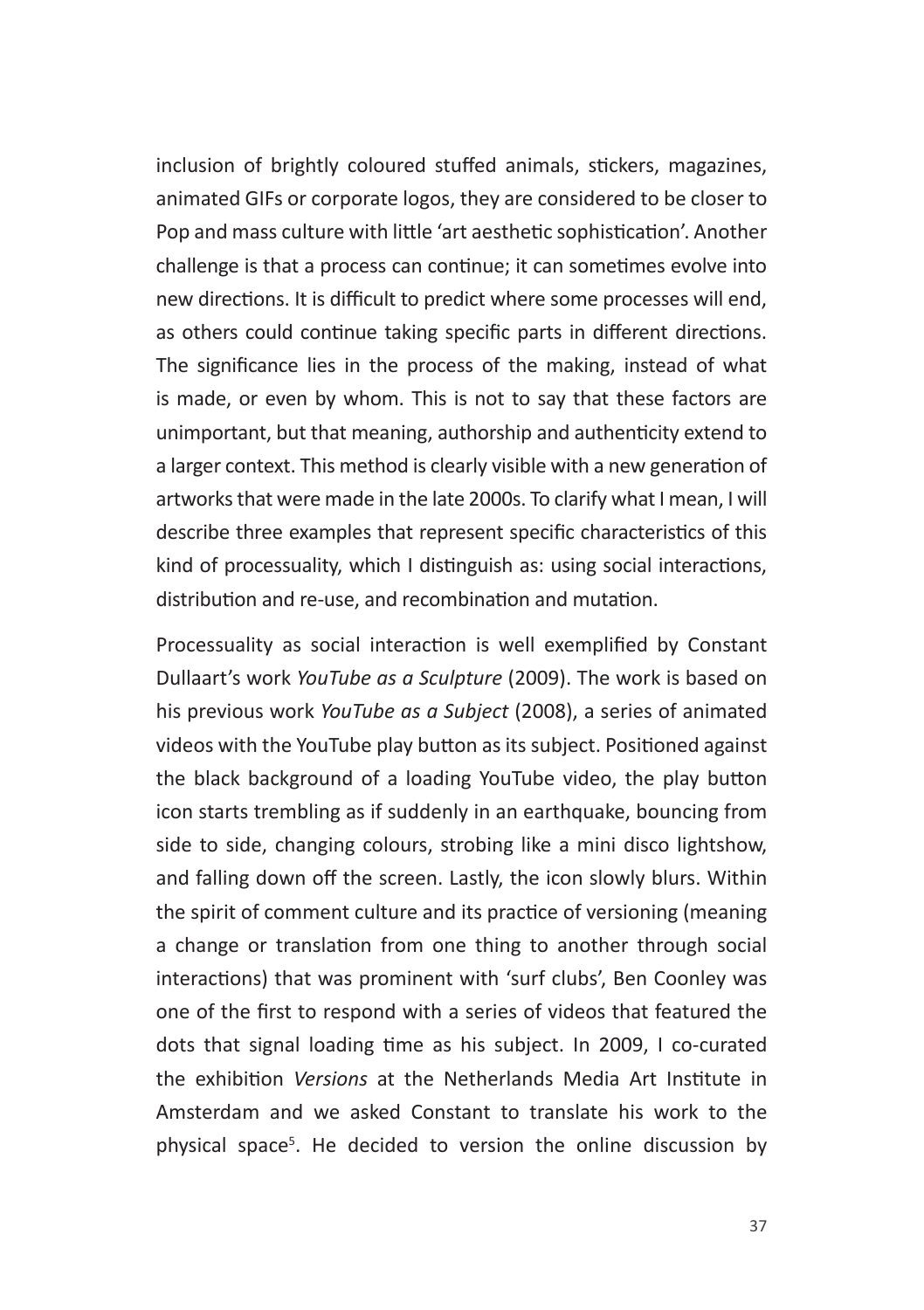creating a physical copy of the loading dots, *YouTube as a Sculpture*. This time, eight polystyrene balls were hung in a circle against a black background, lit in succession by eight spotlights. Visitors were given the feeling of entering a loading YouTube video, and filmed the balls and uploaded them to YouTube, "thereby completing the circle of production and reproduction" (Thalmair 2011). The dialogue first occurred online, then offline and returned again to the virtual, where yet again new versions of 'loading balls' videos were made. The process of versioning continues. According to Dullaart: "The success of the sculpture meant that audience members documented the sculpture and finally became the uploading medium for my participation in the visual discussion set in motion by *YouTube as a Subject* a few years earlier" (Thalmair 2011).

An example that reinforces distribution and re-use is *19:30* (2010) by Aleksandra Domanovic. Domanovic grew up in Serbia when it was still part of Yugoslavia. Surprisingly, the strict regime that controlled the country allowed its national television stations a lot of creative freedom, which resulted in stable, high-quality entertainment and information programmes. Many people watched the news that was broadcast every evening at 19:30 (hence the title of Domanovic's work). When ethnic tensions intensified in the late 1980s, it became the focal point of the day. Watching the news was part of a routine and a shared experience, which contributed to the omnipresent memory of the musical and graphic introductions to the news. Although the fall of Yugoslavia marked the end of this collective memory, it was music in the mid-1990s, and in particular raves, that created a new shared memory. For a large group of people, raves provided a sense of community. In 2009, Domanovic returned to Serbia in an attempt to connect these different time periods and stress the importance of collective memory. Domanovic learned that many well-known composers had worked on the experimental scores for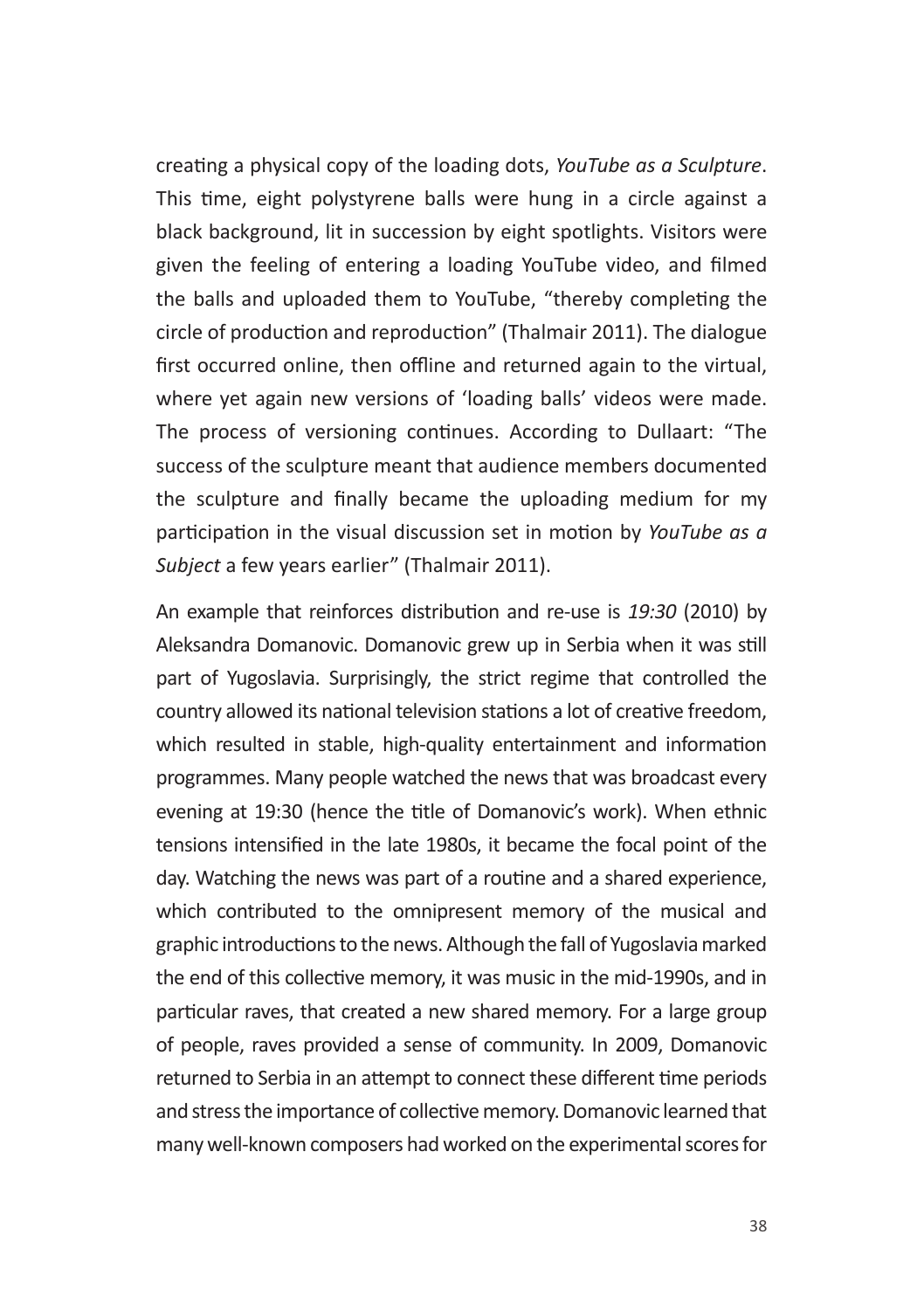the news jingles. She uploaded her assembled archive and encouraged DJs to use them in their music tracks.

The work was first presented as an audiovisual installation consisting of two screens: one shows documentation of techno parties and the DJs using the tracks and the other shows the compilation of news jingles. The research and documentation of the events can be viewed online, where the old jingles and new tracks can also be heard and downloaded<sup>6</sup>. Old memories are triggered through the process of creating different versions that are (potentially) continuously distributed. At the same time, it should be asked whether the video installation is the work, or if the video is just documentation of something that happened (and perhaps continues) elsewhere? For an exhibition in 2011, Domanovic further abstracted the memories by adding stacks of paper with fragments of images from raves printed on the sides of the paper. In the 'paper-stacks', or the 'printable monuments' as Domanovic calls them, the issue of monumentality is as important as the visualisation of content sourced from the Internet: they exist in two states, a virtual one (as an online PDF document) and its physical manifestation. Their subjects, varying from images of football hooligans, the crowds at Balkan raves to the ruins of the former Hotel Marina Lucica situated on the Croatian coast, belong to the symbolic iconography of the new states that emerged after Yugoslavia was dissolved. As such, the stacks signal the monumentality of former Yugoslavia's architecture, while also emphasising the fragmentary nature of the Internet, the place from which the images came, and where they end up because they can be freely downloaded and (re)used. At once resembling the solidness and the instability of monuments and commonality, the stacks mainly symbolise a transience that evokes former Yugoslavia.

Although the stacks of paper, the video installation and the website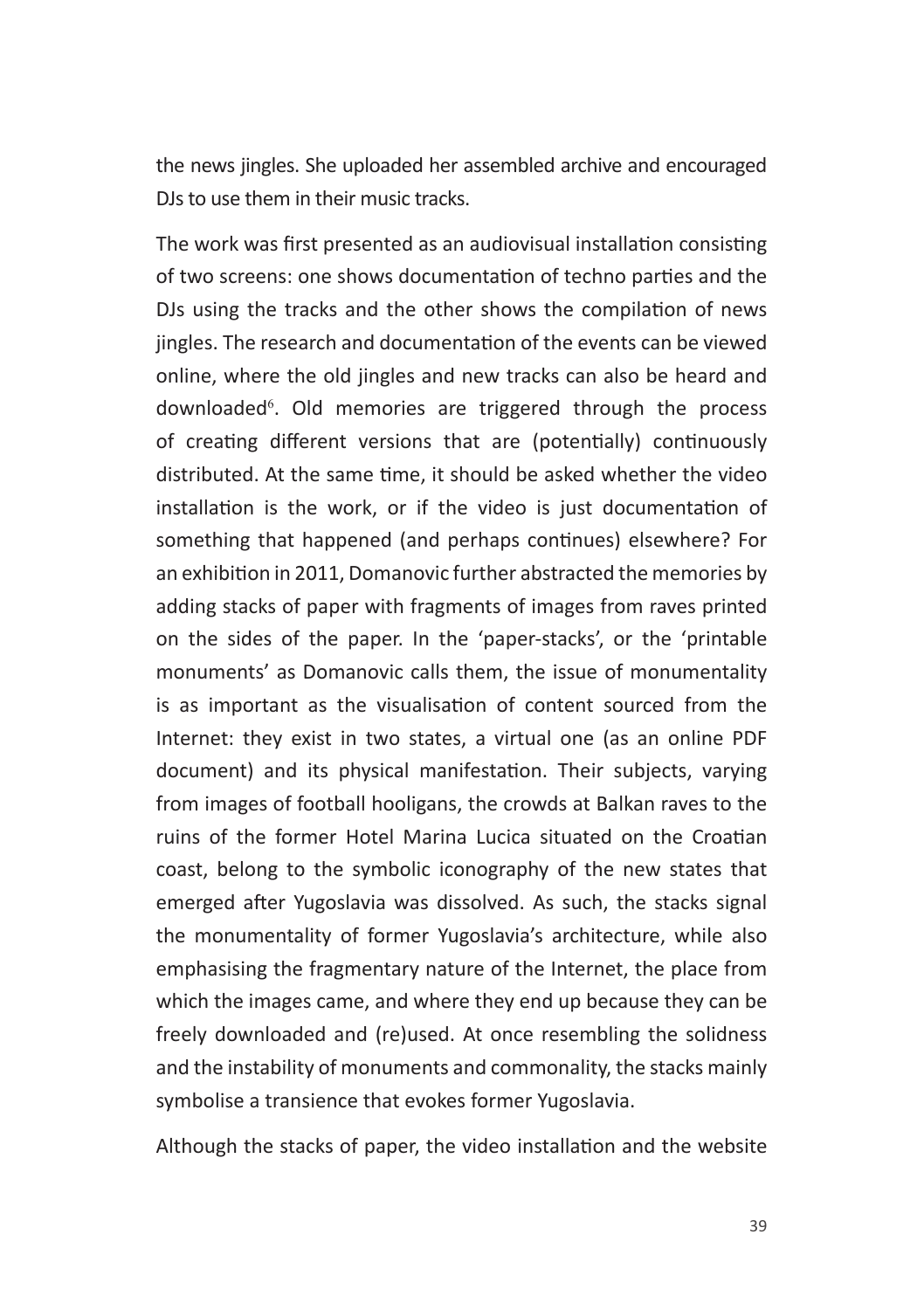can be presented separately, for an understanding of the work it is important to see the connections between the different parts. One way to more easily grasp these links is to move beyond conventional art aesthetics and concentrate on processual (or network) aesthetics. Instead of the material promise of a medium, or its substantial form, such aesthetics should be seen as "a method and a force that, through rules, constraints, and capacities for expression, continually re-negotiates its own structures and existence" (Fazi and Fuller 2015). In other words, a computational aesthetic is an aesthetic that derives from the design of processes, networks and distribution.

Finally, the Facebook game *Naked on Pluto* by Aymeric Mansoux, Dave Griffiths and Marloes de Valk, is exemplary of recombination and mutation. *Naked on Pluto* is a multiplayer text adventure that uses the available data on someone's Facebook account and constructs a game around it. I will not examine the project's goals and aims here, but remain on topic and show how it functions with regard to processuality. In addition to the online game, the project can be experienced as an installation that presents certain components of the game, a research blog, books and workshops. For the artists, *Naked on Pluto* is a specific comment on Facebook and the state of social media at the time, but if that context changes the game loses all meaning. So, when talking about future installations, rather then the game play, interface or installation, the artists emphasise the organisation of workshops with the game engine.

The game engine is for them the core of the work – even the most crucial creative part of their work. It is a platform for making new works. This is also one of the reasons why they developed *Naked on Pluto* in open source: all the data and code is freely available for reuse. In other words, following these open-source ideologies, *Naked on Pluto* can be characterised by the processes of distribution and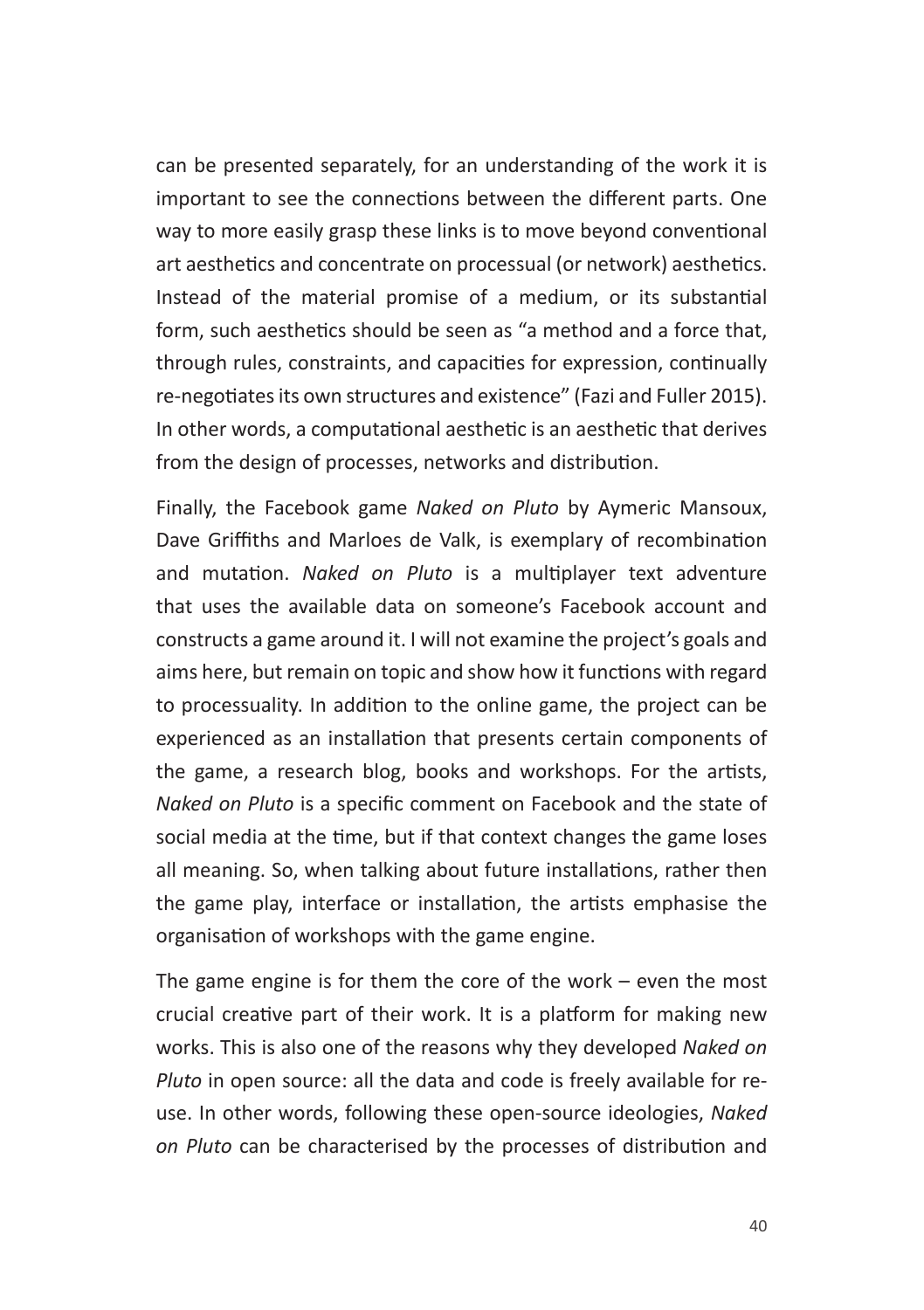re-use of concepts and ideas. More importantly, the work can change or mutate into something else.

#### **From acquiring objects to engaging in processes**

The idea of materialising Internet processes can be seen as a way to grasp a complex and continually changing world that reveals its fragility and fleeting nature. It can be argued that by creating and at times presenting physical objects, artists – or curators – are attempting to transform the processual into a 'poetic' time freeze. However, this sidesteps the notion that these artworks arise from collective processes situated in continuum with other works, references and commentaries<sup>7</sup>. These assemblages are characterised by the processes of distribution and re-use of concepts and ideas. The work, if it can still be referred to as such, only becomes evident through multiplicity, enumeration and evolvement. In other words, the significance of the work does not revolve around one presentation, or even one author.

This does not imply that the earlier mentioned artists do not have a preferred way of exhibiting, or documenting the work. It means that there are no fixed rules. As such, anyone can present, exhibit, preserve, document, or do as they see fit with the project without permission from the artists. Potentially, even an acquisition could happen just as easily, where a gallerist or distributor could sell a work to anyone<sup>8</sup>. However, some of these artists see the acquisition process in reverse: the process and the development is what they are paid for, and the outcome is for everyone else to use. This means that 'acquisitions' by institutions are related to an engagement with the practice, and not to the outcome of that process. If adopted, this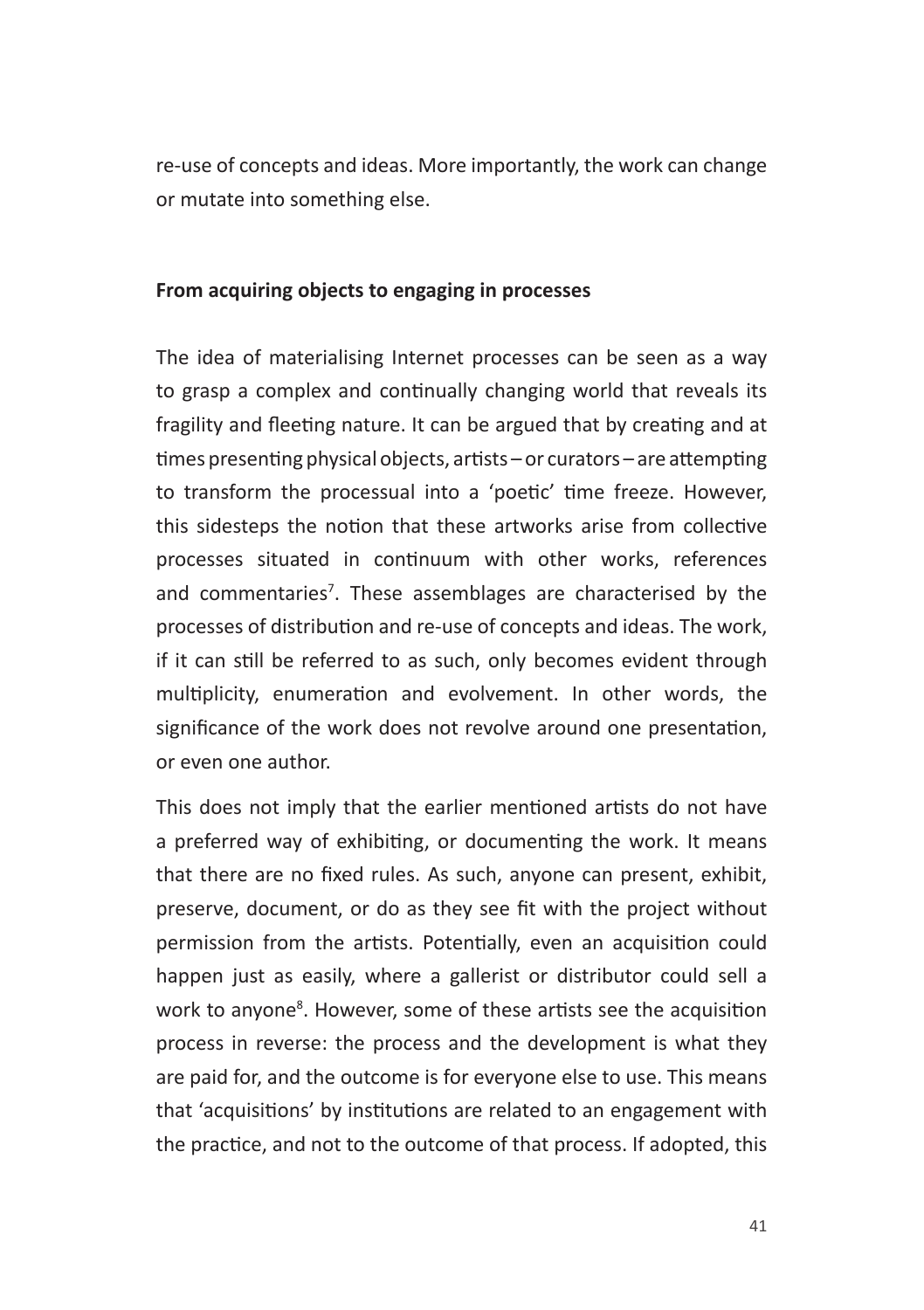

**Fig. 01 -** Dave Griffiths, Aymeric Mansoux and Marloes de Valk, *Naked on Pluto*. Installation at Arco Madrid 2012. Photo: VIDA Team.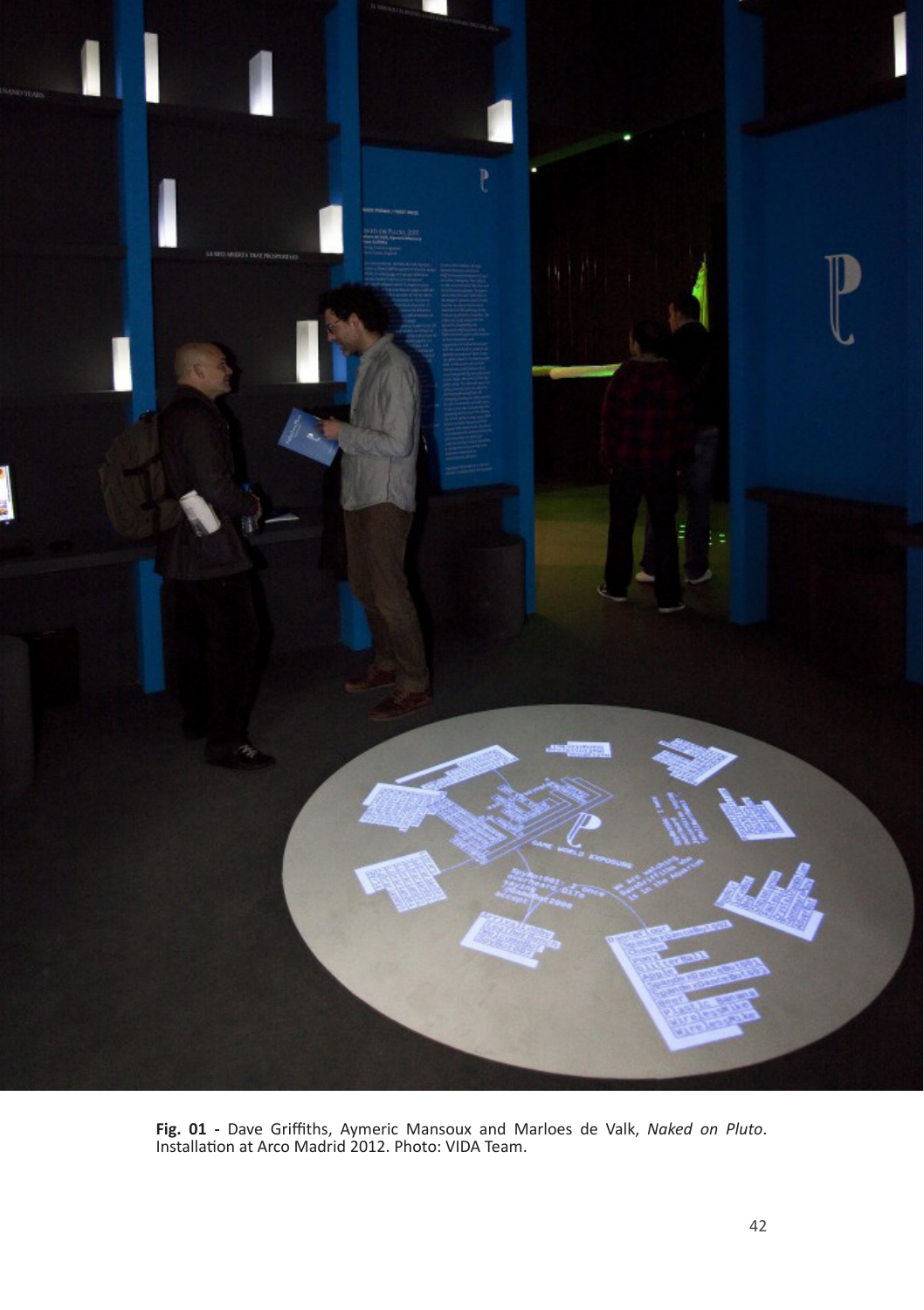would extend the role of the museum to one of being a producer, or facilitator, of artworks.

The production of artworks by museums is not necessarily new; museums already have a tradition of commissioning artworks. However, in most cases these works have a different status. They are not part of the collection archive, which means that the museum is not required to present, take care of, or preserve them<sup>9</sup>. Similarly, museums acquire performance or conceptual artworks, so they know how to deal with fragments or ephemeral 'ideas', 'concepts' or 'instructions' that characterise these artworks. But in most of the examples just described, the institution will acquire a development – and possibly an evolving – process. What are the consequences of this reversed practice for curators? How to present or handle processualilty?

Whereas some parts of these artworks can easily be presented – the installation version of *Naked on Pluto*, Domanovic's stacks of paper and videos, or Dullaart's polystyrene balls – such efforts need to recognise their contradictory or paradoxical status. Similar to documentation, these objects are reconstituent traces. Ideally, and to keep to the 'process' or the method of versioning, one should open up to new explorations and discoveries. As such, a museum becomes a place where the old goes hand in hand with the production of the new – in other words, an 'open method', which means engaging with the work on its own terms, and thus following multiple directions.

#### **An open approach and the museum**

An open approach (in the sense of re-creation and reinterpretation) to presentation seems to follow perfectly the method and practice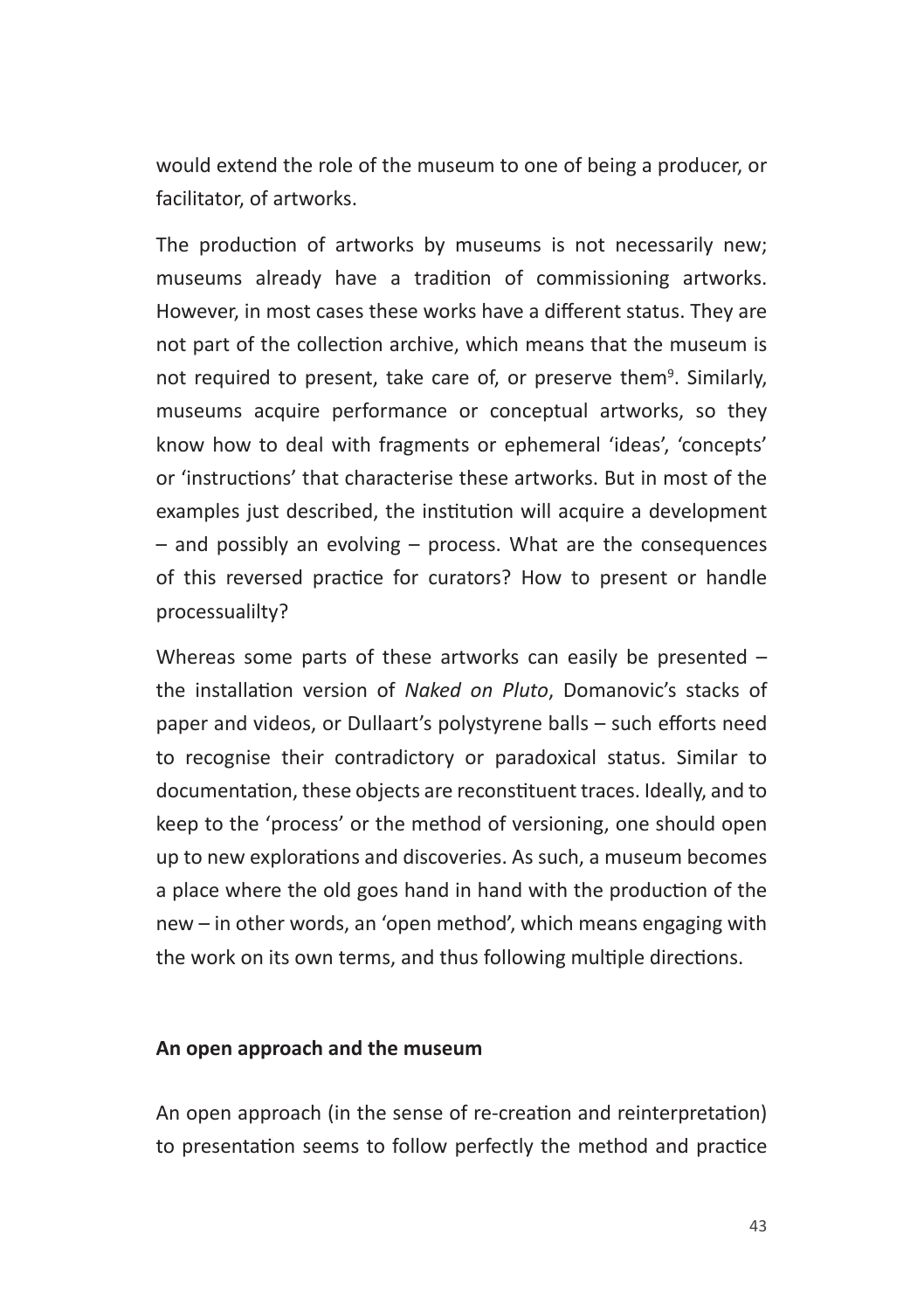of curating. It would have to be acknowledged that multiple versions – or even parts of a work – exist and are scattered across different platforms. Within certain restrictions, freedom of choice to present any possible construction will likely lead to interesting results.

This is not a new insight or perspective. Examples of curatingin-progress, or even museums-in-progress, can be traced to the early 20th century, for example, to the German curator Alexander Dorner. Dorner began his career as a curator at the Niedersachsische Landesmuseum in Hannover in 1923, and two years later was appointed its director. He was one of the early avant-garde art collectors in Germany in the 1920s and 1930s concentrating on Constructivist art for the collection, focusing on Piet Mondrian, Naum Gabo, Kazimir Malevich, and El Lissitzky. More importantly, Dorner juxtaposed traditional art with other objects from other periods. With these installations he proposed a new method for presentation in art museums, and argued that "the museum would have to be flexible, both as to building and as to inner arrangement; flexible not for the sake of being always 'different', offering constant novelties, but for the sake of transforming its own identity under the pressure of life's continuous and autonomous change" (Dorner 1958: 146). As such, he envisioned a new type of art museum, which "must not only be not an 'art' museum in the traditional static sense but, strictly speaking, not a 'museum' at all. A museum conserves supposedly eternal values and truths. But the new type would be a kind of powerhouse, a producer of new energies" (Dorner 1958: 147).

An example of this 'powerhouse' idea is the commission Dorner gave to El Lissitzky in 1927 in which he asked him to build a modular room for abstract art. The installation was a non-permanent intervention, using the art that was already in the museum as a tool for creating new readings, understandings, or even misunderstandings. Around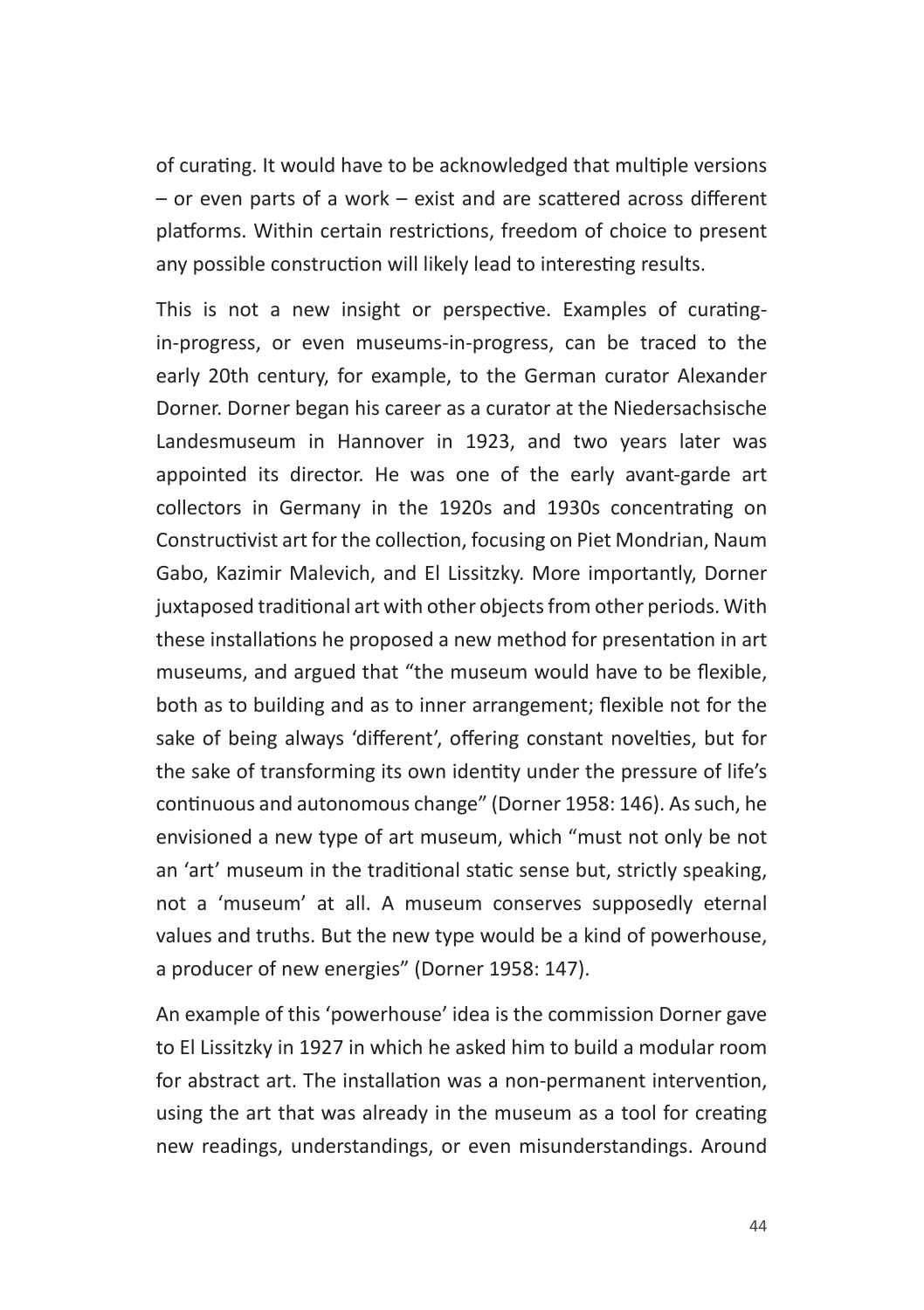the same time, and perhaps not coincidentally, Aby Warburg presented his *Mnemosyne Atlas*, an installation consisting of 40 wooden panels covered with black cloth, on which were pinned and juxtaposed nearly 1000 pictures from books, magazines, newspaper, *et cetera*, that could be re-arranged at will. His method became especially popular in art-historical discourse where he was seen as someone who sought the meaning and the functions of art for various societies, its role for different social classes, and the energy of the cultural memories it preserves. Unfortunately neither of these projects lasted very long. Warburg died just two years after the opening, leaving his work unfinished, and Dorner had to flee to the United States in 1938 because of the National Socialists, who were not amused by modernist methods and approaches.

Nevertheless, artists, rather than museum directors, have usually been the catalysts of institutional innovation. A case in point is the artists who became known for their process art. One of the first curators to bring some of these artists together was Harald Szeemann, in the exhibition *When Attitudes Become Form* (1969) at Kunsthalle Bern in Switzerland. Szeemann tried to highlight the processual character of the artworks that were being made at the time. Although it can be, and has been, debated whether this staging was successful, more surprising was the restaging of the exhibition in 2013 during the Venice Biennial. Rather than presenting the process in the artworks, the objects became a way to entirely restage the exhibition: a reconstruction of the exhibition space rather than looking at the content of the artworks. Something similar had happened two years earlier, in 2011, at the Stedelijk Museum in Amsterdam, where curator Magriet Schavemaker organised a restaging of the 1969 exhibition *Square Pegs in Round Holes* [*Op Losse Schroeven: Situaties en Cryptostructuren*] 10. At the time, the 1969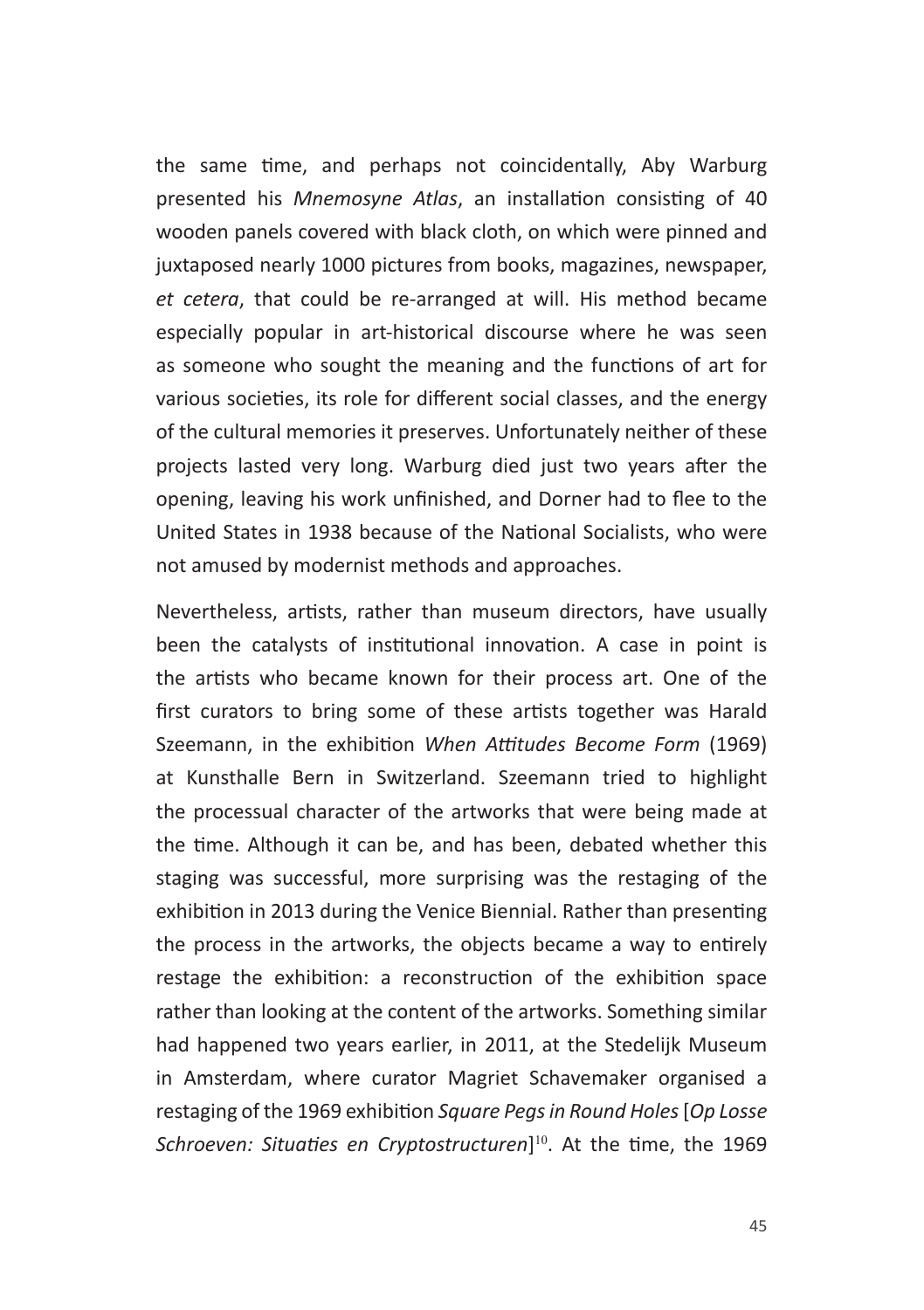exhibition by Wim Beeren also focused on presenting Process Art (Beeren's Stedelijk show opened one week before Harald Szeemann's *When Attitude Becomes Form*). Beeren wanted to reflect the spirit of experimentation that informed the works on display, and draw attention to ephemeral performances and conceptual interventions outside the walls of the museum, any of which were intended to critique both art and the museum (Dippel et al. 2005: 282-285 and 473-483). Whereas the press release of the 2011 restaging points to a flexible approach, the exhibition drew foremost on archival and documentary materials that were shown together with some works that were acquired after the exhibition in 1969. In other locations in the museum – the sites of the original exhibition – people could view documentation of the original artworks by using their mobile phone and an AR plug-in. Unfortunately this AR tour cannot be accessed anymore.

Whereas these ideas and exhibitions introduced new contexts and readings of existing artworks, or breathed new life into a collection, the artworks did not change, and when they did, due to material decay, their 'fragments' or documents formed the centre of attention. A more interesting proposal in this sense is made by Rudolf Frieling, curator at SFMOMA. Frieling describes a position where the museum as a 'producer' is able to re-exhibit works via performative strategies, including commissioning other artists to conceive new installations for artworks in their collection. An example is the re-installation of the Internet art project *learning to love you more* by Miranda July and Harrell Fletcher, which was re-interpreted by Stephanie Syjuco, who decided to show all the results of the assignments in pairs in a semi-secluded space. According to Frieling, the museum "understands the term 'production' not just as an emergence of something that is not a 'given', but as the emergence of something that is 'changed'" (Frieling 2014: 147).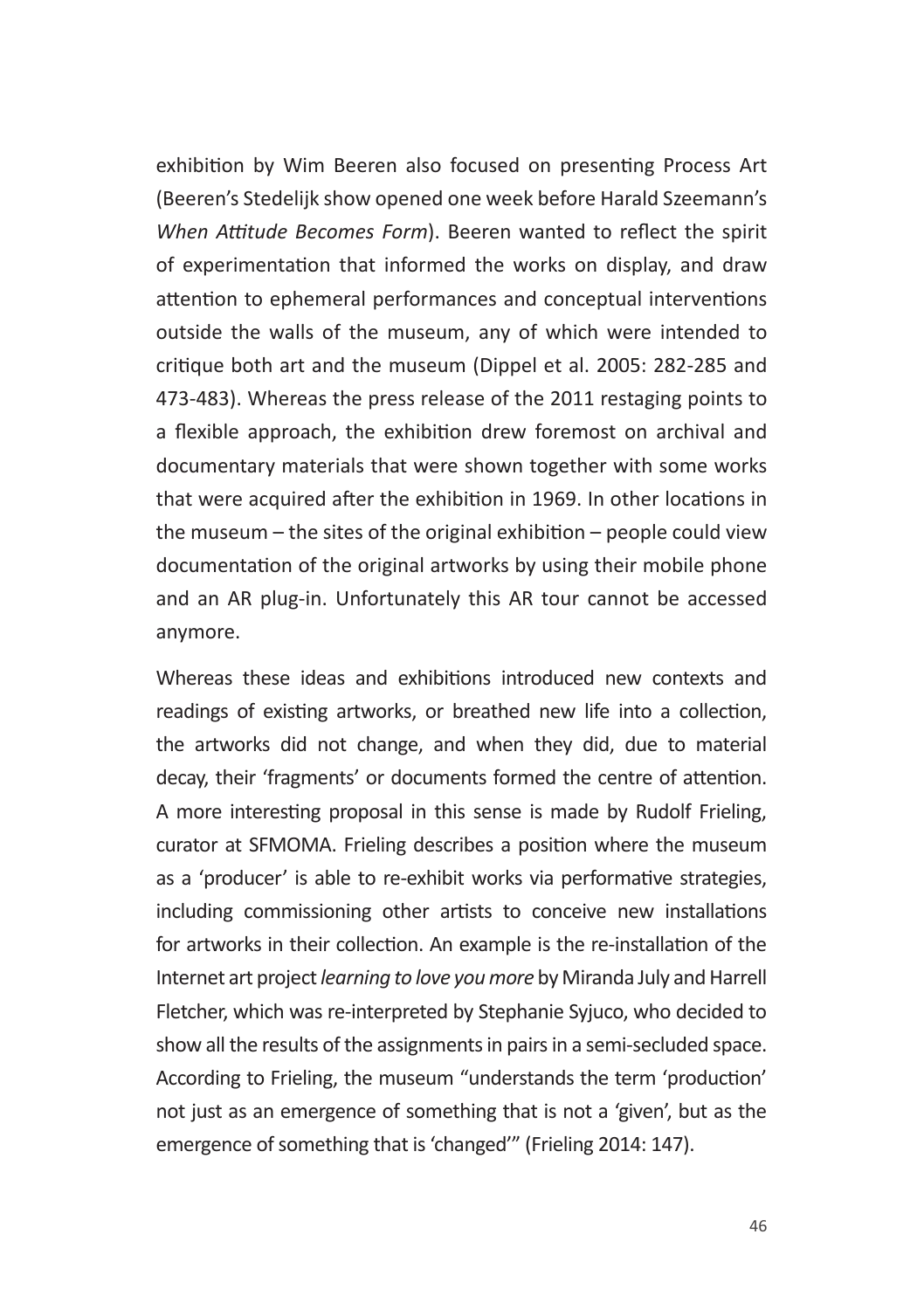| AA                                        | composting the web |                          |
|-------------------------------------------|--------------------|--------------------------|
| $\square$<br>composting the web           |                    | $\overline{\phantom{a}}$ |
| compostingthenet.net/index.php?mod=screen | Google             |                          |

A study of contemporary Italian society reveals social and political trends that are still developin

Online article Berlusconi and Semiocapitalism The Italian Anomaly Franco Berardi and Marco Jacquemet



ifferent attitude to life might be like.

ke it possible to think 'out of the box' and to wonder what an alternative world and a d unlike reactionary populist fantasies, can activate the imagination with impossible dreams. They ma and imagination. The American sociologist Stephen Duncombe argues instead for a dreampolitik, which, A dominant movement in leftist politics has always embraced a sense of reality as opposed to dreams

Online article The Case for a Dreampolitik in the USA<br>Politics as Art of the Impossible Stephen Duncombe



**Fig. 02 -** Shu Lea Cheang, *Composting the Net* (2012) website screenshot.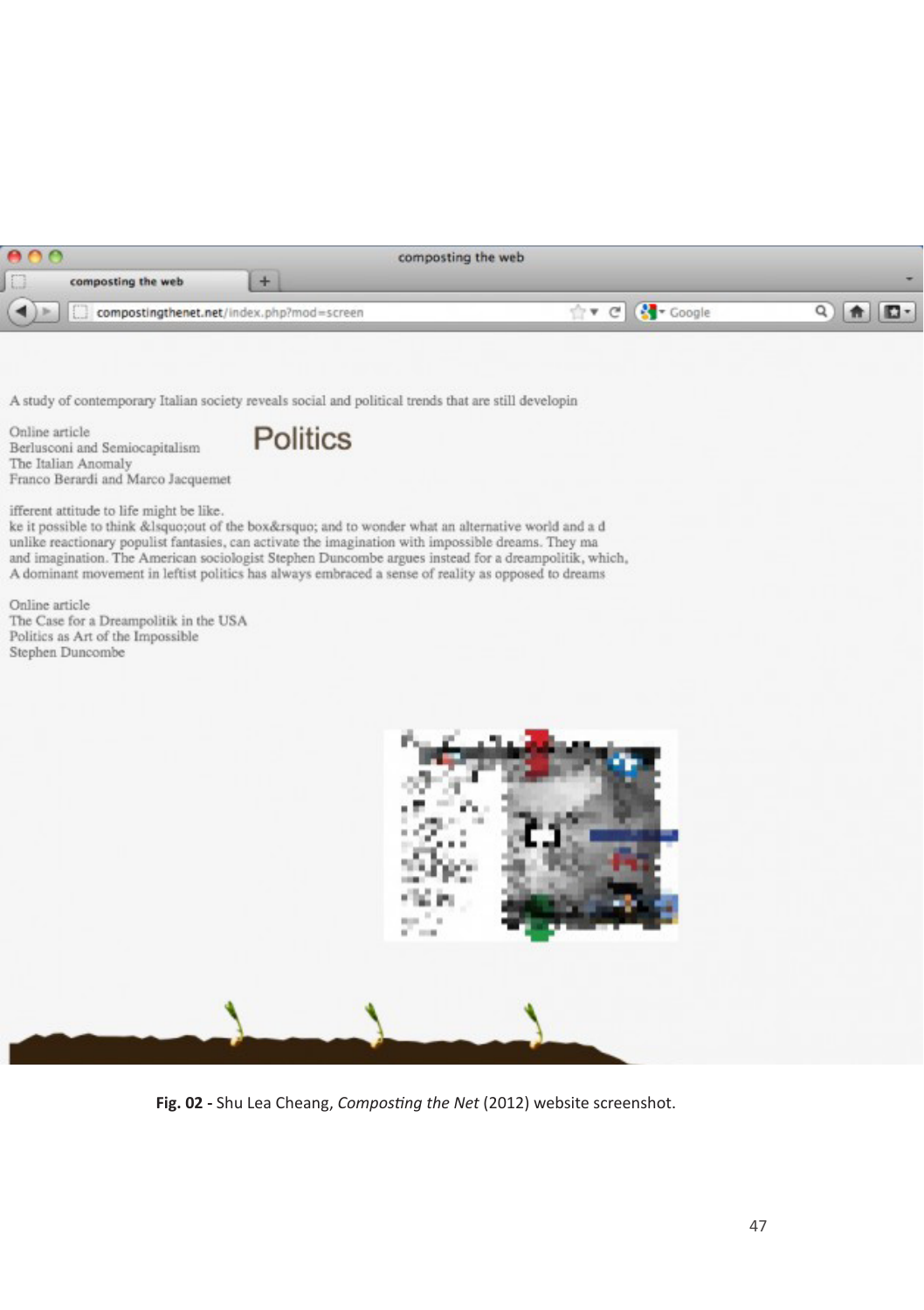It can be argued that these practices imply an endorsement of loss and forgetting. Instead of seeing this as a negative statement, I prefer to embrace the 'art of forgetting'. Such an art of forgetting is demonstrated in the work *Composting the Net* (2012) by Shu Lea Cheang. Whereas most art projects that deal with waste and trash paint a rather negative picture of the present or future<sup>11</sup>, *Composting the Net* takes all the content of a website or e-mail list and shreds the words and images into 'compost', turning the archives into forgotten instances of history. But, the actions of digital worms generate fresh sprouts that refuse to be trashed and buried. Seemingly, dead data is fertile and open to new perspectives. It could well be argued that allowing things to be forgotten is not a bad thing. What Cheang proposes is a cycle, which "is durational, generative and repetitive. A cycle is a natural process, while 'recycle' implies 'the making of something else', which inevitably generates more waste" (Dekker 2012). As such, a cycle represents a more natural approach to preserving the past, departing from the assumption that without repetition there is no learning, and without learning what remains is a fleeting yet endless desire to get to the next new thing.

#### **A practice of iteration and recombination**

Remaining with Cheang's work, let us dig a little deeper into the meaning of waste. The subjects of compost and trash are recurring aesthetics in her work. Here we find die-hard open source coders and circuit benders scrambling through utterances of code, tracing dead links, building something from scattered parts, and trying out endless emulations. This is the scenario of *I.K.U.* (2000), Cheang's movie (which later was cycled into *U.K.I.* (2009), a game and performance depicting an Internet porn enterprise, GENOM Corp., which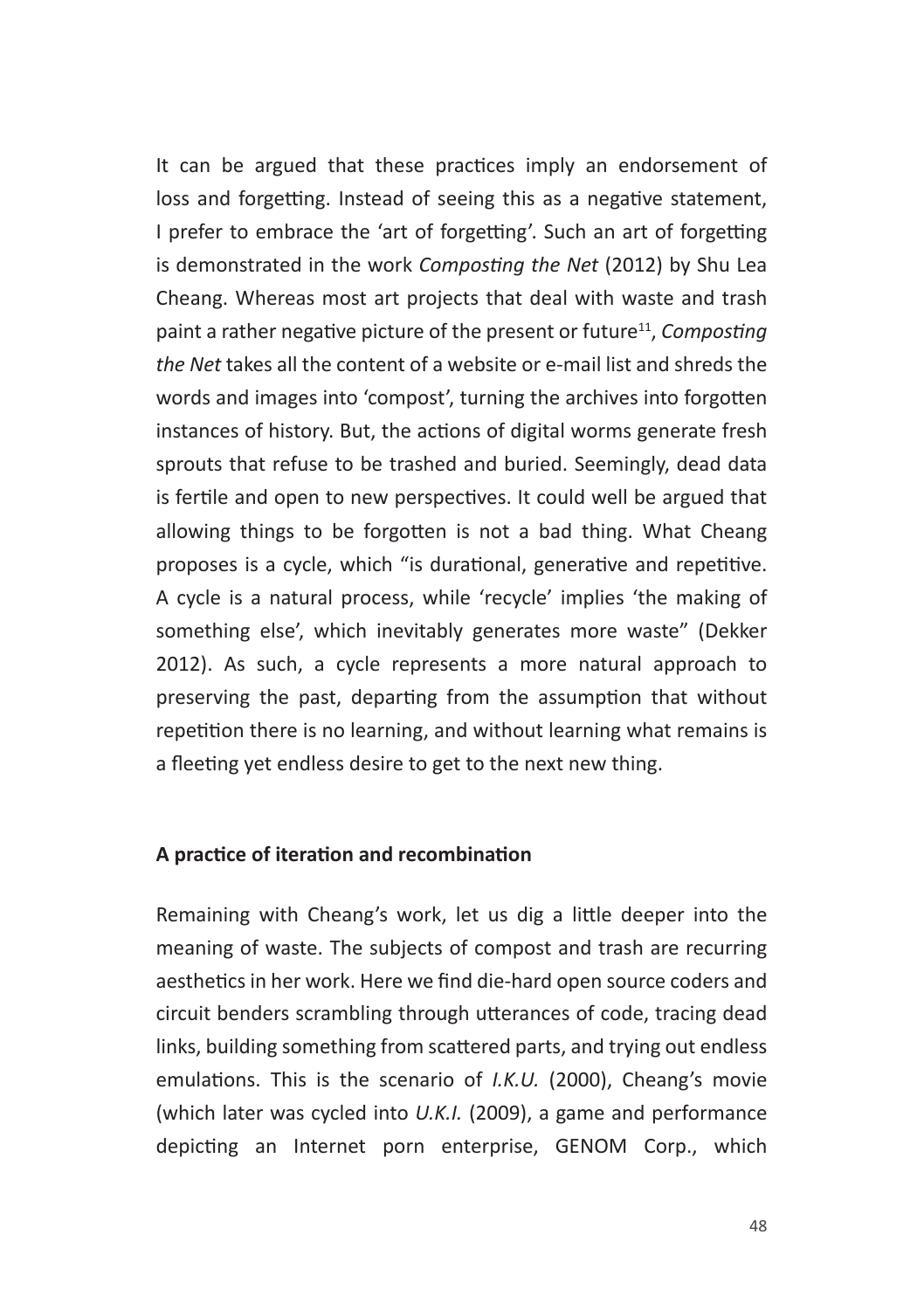introduces orgasm-on-the-go for a mobile phone chip: dumped in an e-trash environment, coders, tweeters and networkers are forced to scavenge through techno-waste to collect old and forgotten human orgasm data. If an artwork breaks, the software could be fixed or adapted to the environment once or twice, or emulated, but in time and after attention fades, it is neglected, thrown away and replaced by a new version. What remains is waste, digital litter, and hardware junk. It has been argued that garbage and waste belong to the domain of forgetting. Archaeology is the prime field that thrives on scattered fragments and perpetuates through assemblages. The trope of archaeologists is that they focus on past artefacts, behaviours, attitudes and beliefs, but according to Shanks et al. (2004), 99 per cent of archaeology depends on looking at traces through waste or refuse<sup>12</sup>. A condition of waste is common to all things, and it is through examining and arranging waste that meaning is created (Shanks et al. 2004). Although it can be argued that this is also an archaeological trope, what is interesting is that both of these notions regard waste as the end state of objects. However, emphasising waste as redundant, a residue, a remainder, obscures a potential ongoing status of the object itself. For example, analysing the installation *Tate Thames Dig* (1999) by Marc Dion, William Viney (2010) demonstrates that waste is not a fixed state but continually changes due to the materiality and handling or presentation of the material; a process that is frequently mentioned in accounts of the conservators who worked on the installation. In other words, it denies what objects are yet to become.

Jill Sterrett, head of conservation at SFMOMA, suggests applying the concept of the 'archaeological find' in reverse by using the mechanism as a method to trace the engagement with an artwork and to reveal its life over time (Sterrett 2009: 227). This resonates with the suggestion that an archaeological find does not only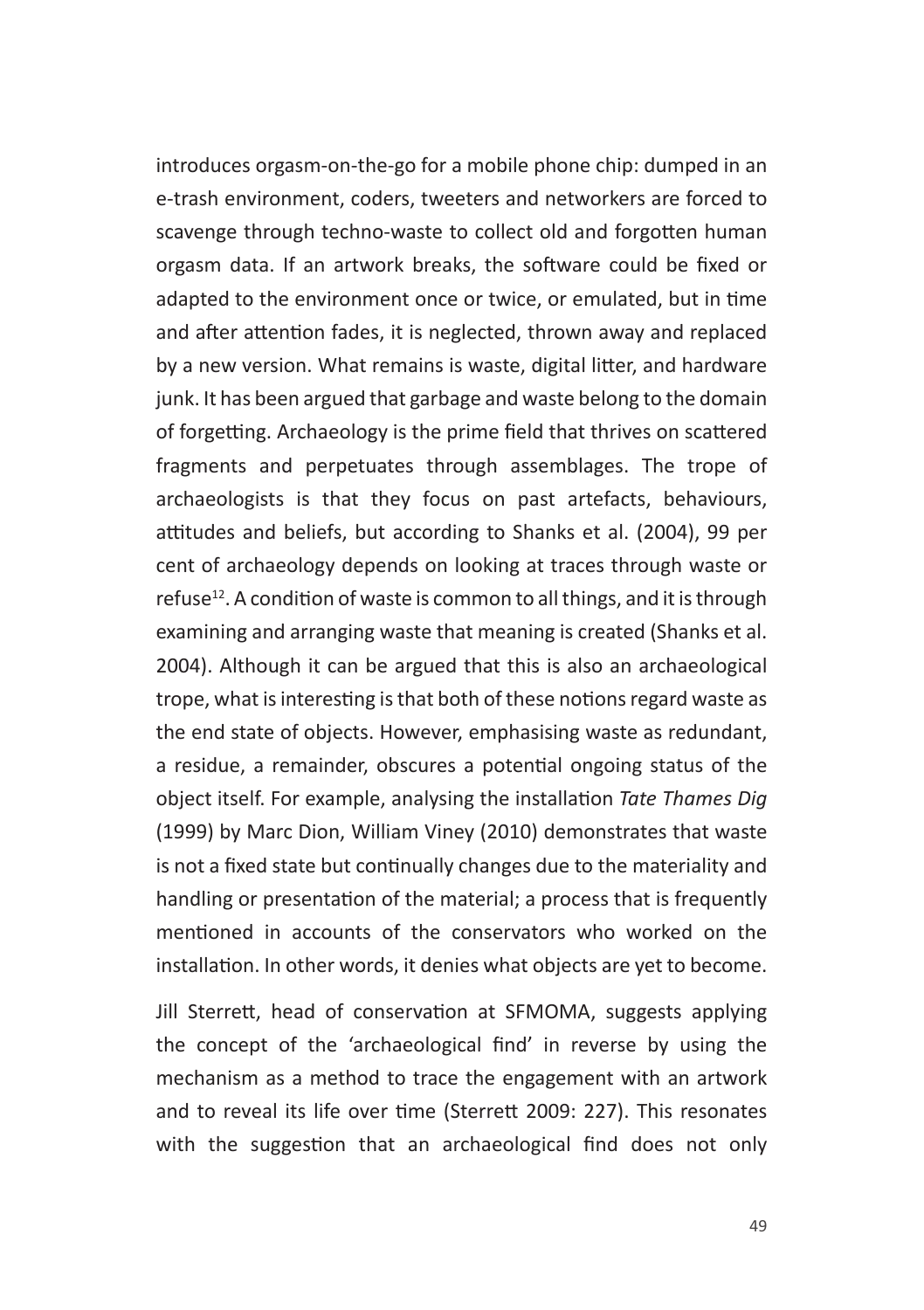communicate aesthetic values; it also has information potential and semantic values (Berducou 1996: 248-258). Instead of rigid solutions or records, Sterrett advocates 'planting finds' (documents with information value), which account for the variables that are included in the presentation and conservation of many contemporary artworks. This could lead to a new situation where museums would need to reassess their finds each time from a new context, or as Sterrett says, it will adjust "the burdensome tone of authority that museums inherit as sources of objective truth by actively committing to seeing and seeing anew over time, [and it will] cultivate, among other things, ways of manoeuvring with variable speed" (Sterrett 2009: 227).

By following such an approach, presentation will be a mode of iteration that is underwritten by absence and loss. It shows an intention to reframe discourses and opens up alternative possibilities. Instead of asking what to save, present, or preserve, the first question becomes what to relinquish, erase, or abandon. Rather than relying on a past, the notion of traces relates to a future, the function of a trace being that of a 'carrier' of information whose significance is more appropriately valued in a 'not yet' context. A less permanent and more insecure approach such as this takes into account a future perspective, and leads towards a propensity to change and development. It opens new ways of thinking about what presentation means and leads to new ways of dealing with the structure and function of museums.

#### **To summarise**

The examples I have mentioned are recombinations. Parts of a work can disappear, change or mutate over a short time span. Whereas the notion of incompleteness is not new and is reminiscent of, for example,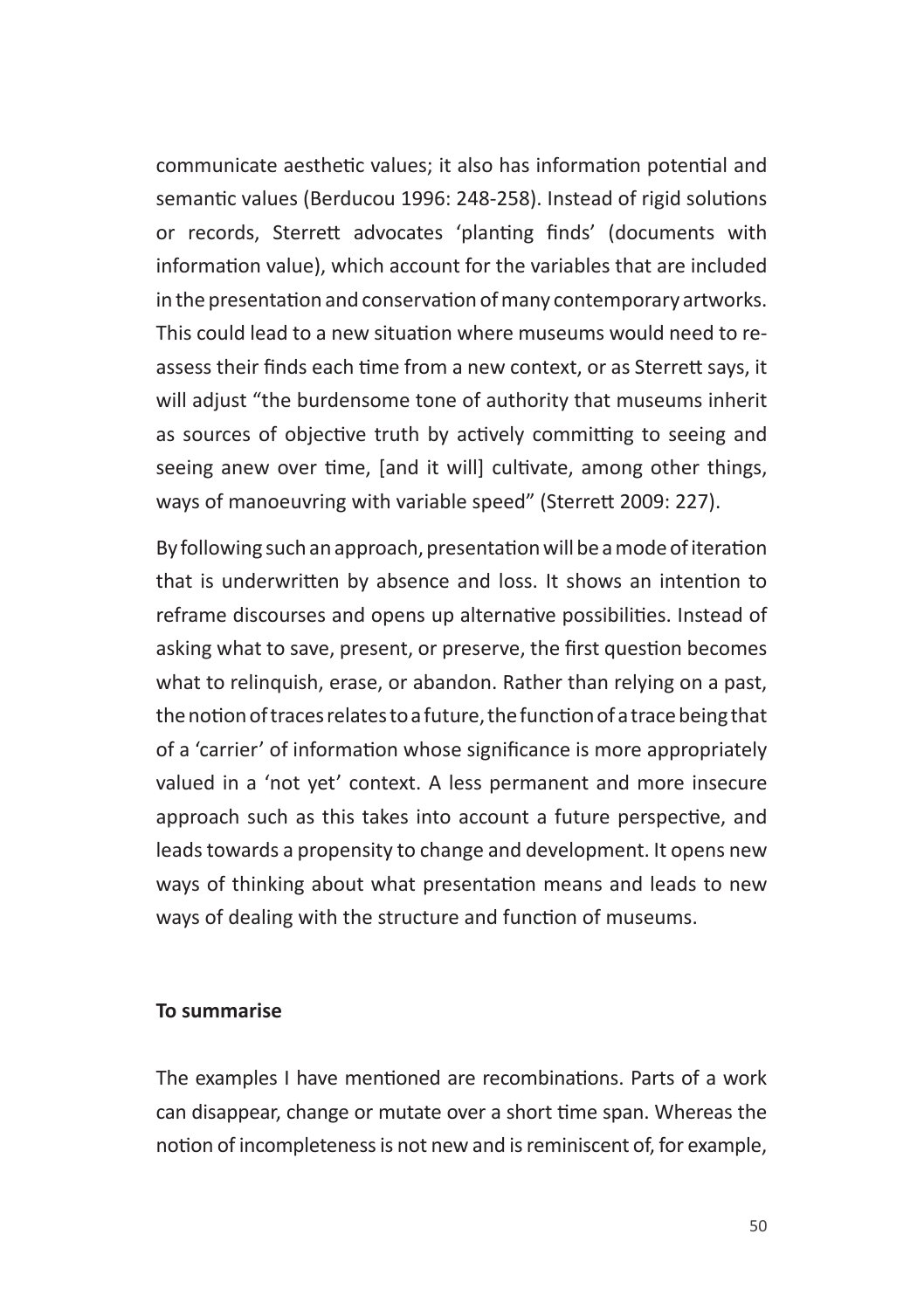Conceptual Art, the way material is compiled, found, changed, and distributed has changed. The result is that these works are heterogeneous processes of creation, which act beyond a single object. To achieve any significance, these works rely on an understanding of computational aesthetics. In other words, a physical realisation of the process, a work in an exhibition space, is a derivative of the main core of these works, which are the social interactions that determine their process. Much will be lost if this is not taken into account, especially the energy, surprise effect, fragility of the illusion, and the transience of the moment. So, even for the 'unplaced', a museum can still be an interesting option, but it will succeed best if it adapts itself to the artworks, rather than adapting the artworks to fit its own current structures and systems. As such, a museum shifts from a custodian of 'dead objects' to a 'living space', where presentation, preservation, discussion, and active exploration go hand in hand.

#### **Notes**

<sup>1</sup> In 2012, Übermorgen collaborated with Luc Gross and Bernhard Bauch to build the web robot. After they parted, Gross and Bauch released their own version of the project as *Kindle'voke Ghost Writers*, [<http://traumawien.at/](http://traumawien.at/ghostwriters/) [ghostwriters/](http://traumawien.at/ghostwriters/)>. Currently both versions exist alongside each other.

2 Amazon Kindle's e-book shop functions through 'Whispernet', a cloud service that stores all reading data, i.e., what, when, where one reads, and potentially which notes and underscores are made.

<sup>3</sup> For more information about the project, see <[http://uuuuuuuntitled.](http://http://uuuuuuuntitled.com) [com>](http://http://uuuuuuuntitled.com). About the infrastructure of digital publishing and its implications, see Andersen and Pold (2013).

4 See, for example, Saper (2001) on mail-art, and examples of Fluxus and Conceptual Art in Chandler and Neumark (2005).

5 The other curators were Petra Heck and Constant Dullaart. A number of artists were invited, for whom online commenting influenced their work process. We challenged them to temporarily exchange the Internet for the static space of a gallery. Questions about the significance of appropriation,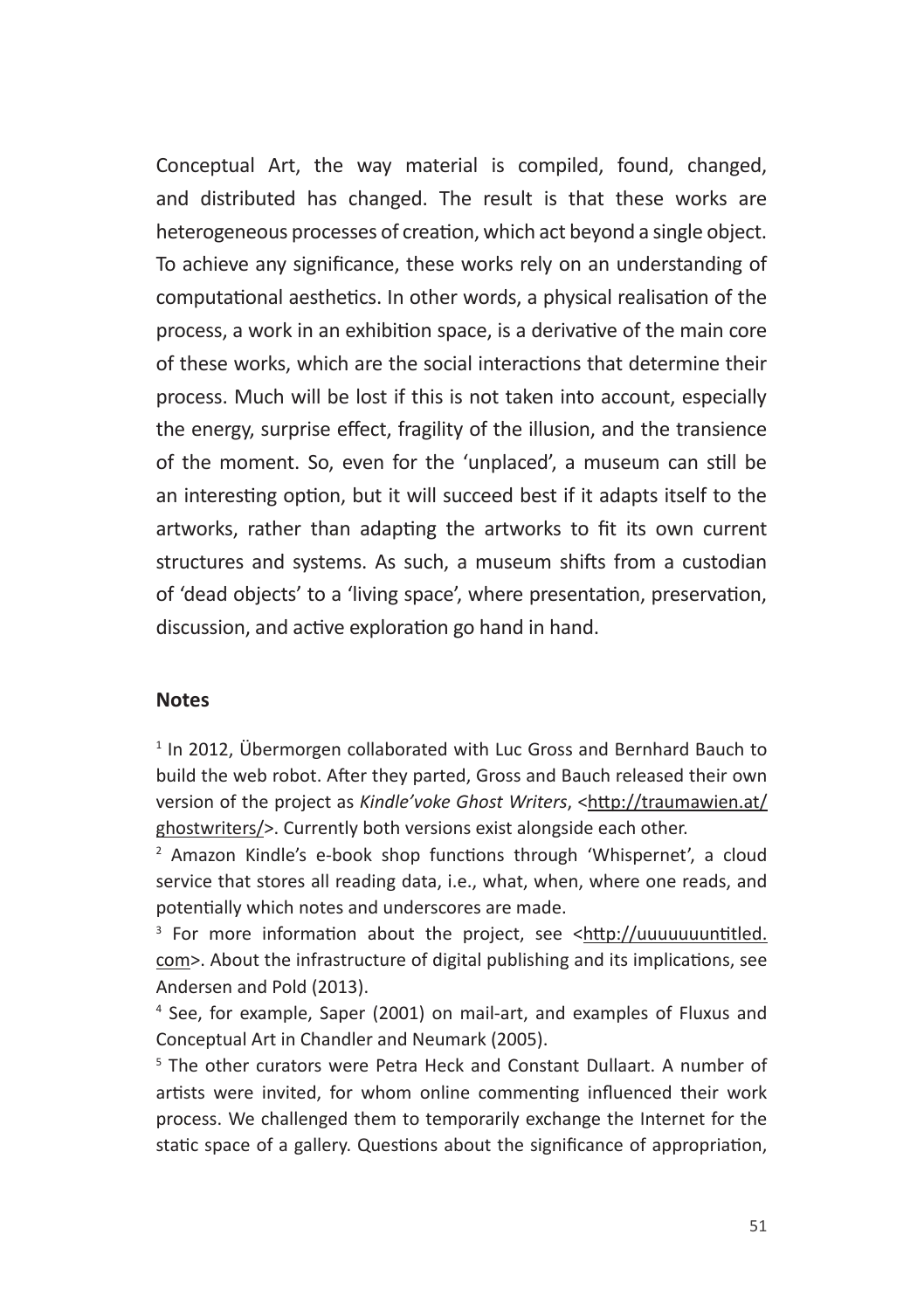authenticity and agency in the era of 'comment culture' ran like a thread through the exhibition. [<http://nimk.nl/eng/versions](http://nimk.nl/eng/versions)>.

<sup>6</sup> For more information see [<http://nineteenthirty.net/](http://nineteenthirty.net/)>.

7 For more information about these processes on social platforms, see Burgess who described these videos as 'carriers for ideas' that relate to "a 'copy the instructions', rather than a 'copy the product' model of replication and variation" (Burgess 2008: 108).

8 Aymeric Mansoux, personal conversation, December 2012 in Eindhoven.

9 For more information about these kinds of contracts and the difference between collection and commissioned work in relation to the Whitney Artport, see Verschooren (2007: 5-6). This is not to imply that museums are not trying to change this situation. For example, Whitney Artport (curated by Christiane Paul) is trying to bring the commissioned net artworks into their collection. Other museums undertake similar initiatives, for example, Variable Media Network and Matters in Media Art.

<sup>10</sup> The English title does not really capture the essence of its Dutch counterpart, which much more reflects the instable nature of the artworks – literally the Dutch title translates to "On loose screws: situations and crypto structures".

<sup>11</sup> See, for example, Kroker and Weinstein (1994) and Mark Napier's project *Digital Landfill* (1998), which anticipates an exploded digital super-highway that is littered with road kill and taken over by spam.

 $12$  The connection between archaeology and garbage (archaeologists studying garbage) was made in the 1970s when William Rathje started the science of Garbology at the University of Arizona. For more information, see Rathje and Murphy (2001), and Shanks et al. (2004). 'Waste' as a scientific topic has boomed for about a decade. See, among many others, Scanlan (2005), who examined the language and symbolism of waste as the background to the predominant culture of novelty that is brought to life as the monstrous, the sublime, or simply the eclipse of human endeavour.

#### **References**

Andersen, C. U. and Pold, S. B. (2013) Post-digital Books and Disruptive Literary Machines: What is Digital Literature Beyond the Gutenberg and Google Galaxies – When the Digital Revolution Has Been Cancelled?. *Electronic Literature Organization Conference, Chercher le texte.* 23-28 September 2013, Paris.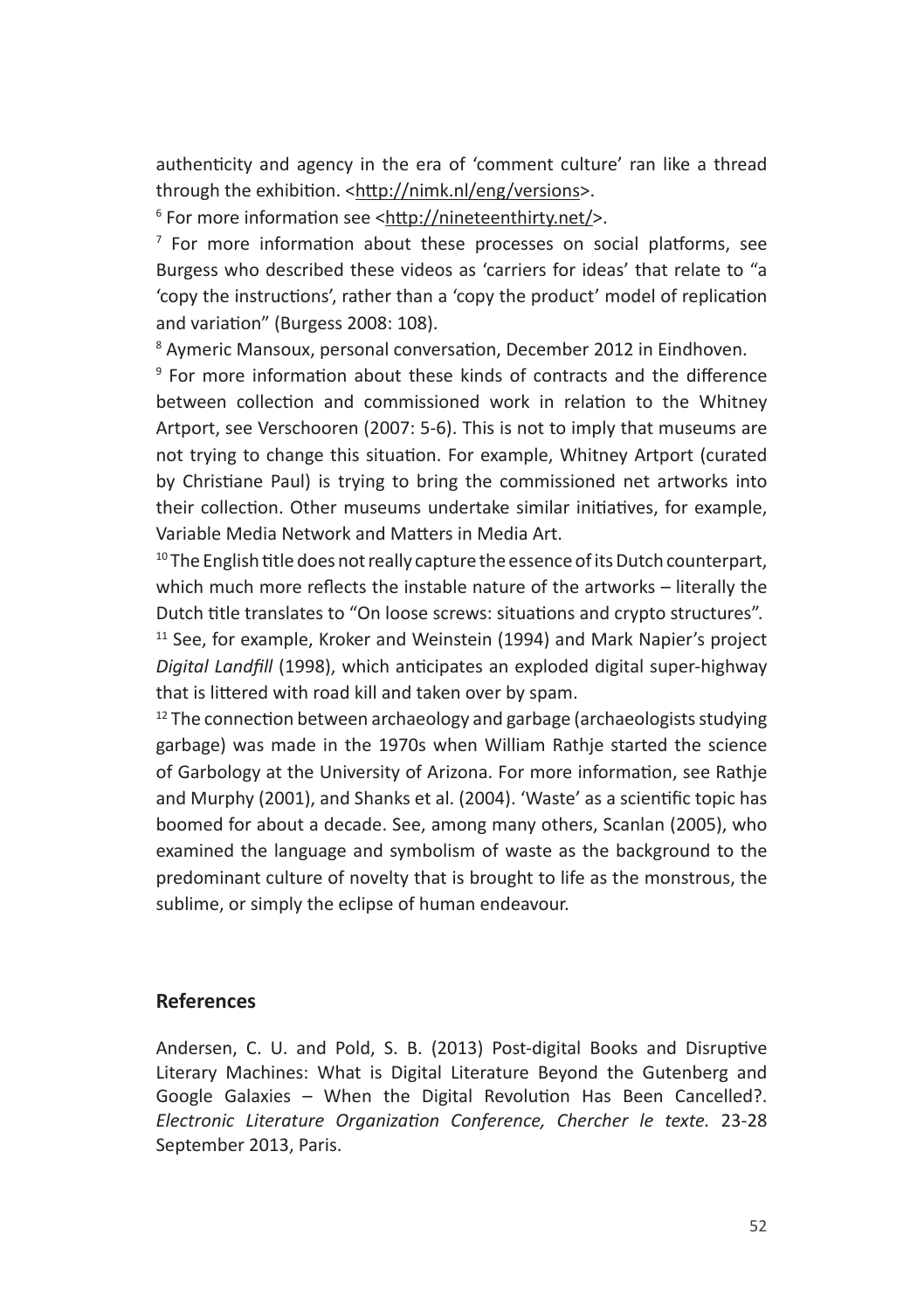Berducou, M. (1996) Introduction to Archaeological Conservation. Price, N. S., Talley, M. K., and Vaccaro, A. M. (eds.) *Historical and Philosophical Issues in the Conservation of Cultural Heritage*, Los Angeles, CA: Getty Conservation Institute, pp. 248-258.

Burgess, J. (2008) All Your Chocolate Rain Are Belong to Us? Viral Video, You Tube and the Dynamics of Participatory Culture. Lovink, G. and Niederer (eds.) *S. Video Vortex Reader: Responses to You Tube. INC Reader #4*, Amsterdam: Institute of Network Cultures, pp. 101-109.

Chandler, A. and Neumark, N. (eds.) (2005) *At a Distance. Precursors to Art and Activism on the Internet*, Cambridge, MA: The MIT Press.

Dekker, A. (2012) Composting the Net. An Interview with Shu Lea Cheang. SKOR NetArtWorks. Available from: [<http://www.skor.nl/nl/site/item/shu](http://www.skor.nl/nl/site/item/shu-lea-cheang-composting-the-net?single=1)[lea-cheang-composting-the-net?single=1](http://www.skor.nl/nl/site/item/shu-lea-cheang-composting-the-net?single=1)>.

Dippel, R., Adrichem, J. v., Haaren, H. v., Mignot, D., Peeters, K. and Njio, W. (eds.) (2005) *Wim Beeren Om de Kunst. Opvattingen van een Museumman over Moderne Kunst, Kunstenaars, Musea en Kunstbeleid*, Rotterdam: NAi Publishers.

Dorner, A. (1958 [1947]) *The Way Beyond 'Art'*, New York: University Press.

Fazi, B. M. and Fuller, M. (2015) Computational Aesthetics. Paul, C. (ed.) *A Companion to Digital Art*, New York: Wiley-Blackwell.

Frieling, R. (2014) The Museum as Producer. Processing Art and Performing a Collection. Graham, B. (ed.) *New Collecting: Exhibiting and Audiences after New Media Art*, Surrey: Ashgate Publishing Ltd., pp. 135-158.

Kroker, A. and Weinstein, M. A. (1994) *DATA TRASH – The Theory of the Virtual Class*, New York: St. Martin's Press.

Rathje, W. and Murphy, C. (2001) *Rubbish!: The Archaeology of Garbage*. Tucson: University of Arizona Press.

Saper, C. J. (2001) *Networked Art,* Minneapolis: University of Minnesota Press.

Scanlan, J. (2005) *On Garbage*, London: Reaktion Books.

Shanks, M. Platt, D. and Rathje, W. L. (2004) The Perfume of Garbage: Modernity and the Archaeological. *Modernism/Modernity*. Vol. 11, No. 1, pp. 61-83.

Sterrett, J. (2009) Contemporary Museums of Contemporary Art. Richmond, A. and Bracker, A. (eds.) *Conservation Principles, Dilemmas and Uncomfortable Truths*, Oxford: Butterworth-Heinemann in collaboration with Victoria and Albert Museum London, pp. 223-228.